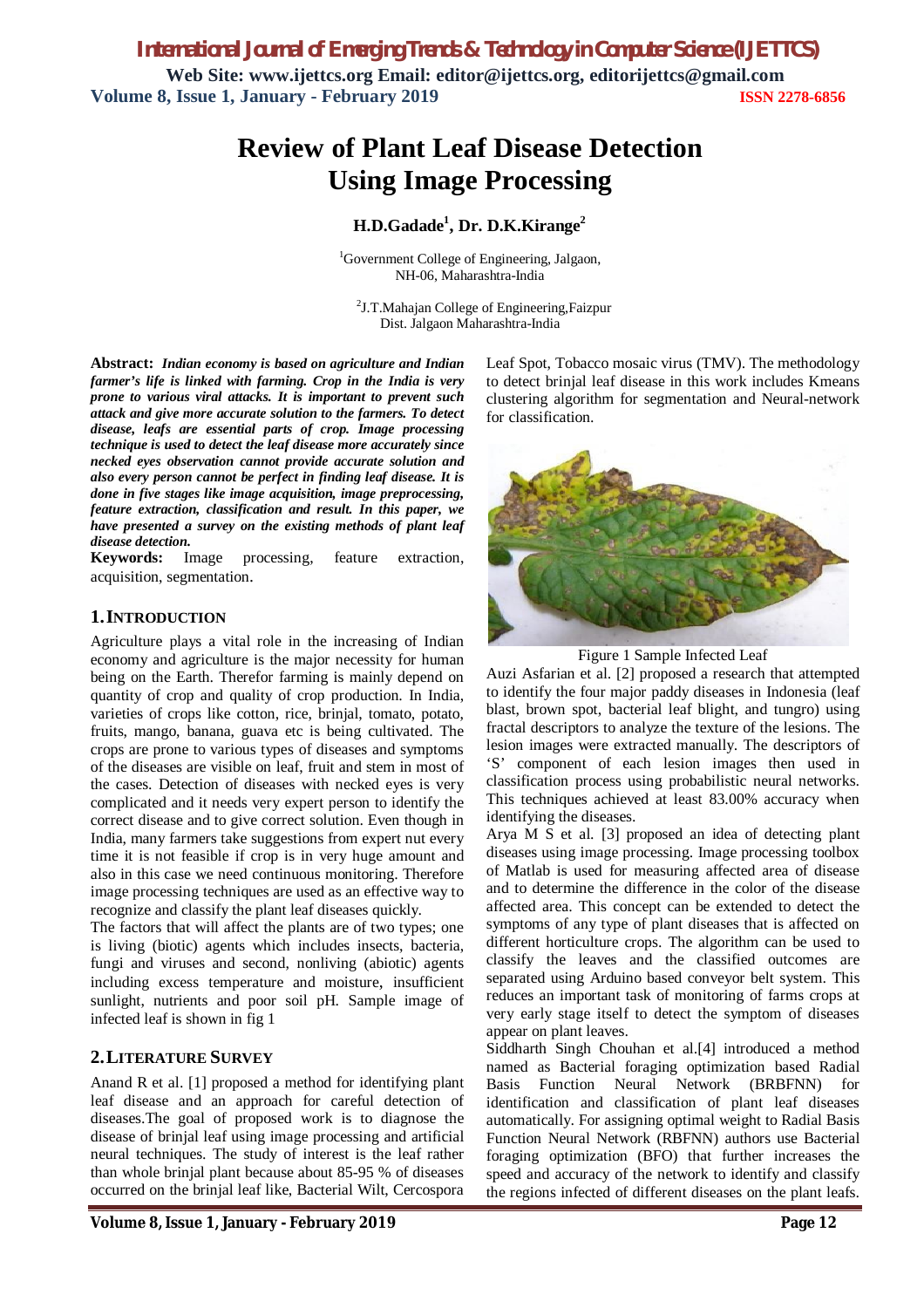# *International Journal of Emerging Trends & Technology in Computer Science (IJETTCS)* **Web Site: www.ijettcs.org Email: editor@ijettcs.org, editorijettcs@gmail.com Volume 8, Issue 1, January - February 2019 ISSN 2278-6856**

The region growing algorithm increases the efficiency of the network by searching and grouping of seed points having common attributes for feature extraction process. Authors worked on fungal diseases like common rust, cedar apple rust, late blight, leaf curl, leaf spot, and early blight. The proposed method attains higher accuracy in identification and classification of diseases.

Mrunmayee Dhakate et al. [5] proposes an image processing and neural network methods to deal with the main issues of phytopathology i.e. disease detection and classification. The Pomegranate fruit as well as the leaves are affected by various diseases caused by fungus, bacteria and the climatic conditions. The system uses some images for training, some for testing purpose and so on. The color images are pre-processed and undergo k-means clustering segmentation. The texture features are extracted using GLCM method, and given to the artificial neural network.

Halil Durmus et al. [6] work is to detect diseases that occur on plants in tomato fields or in their greenhouses. For this purpose, deep learning was used to detect the various diseases on the leaves of tomato plants. In this study, deep learning methods were used to detect diseases. Deep learning architecture selection was the key issue for the implementation. So that, two different deep learning network architectures were tested first AlexNet and then SqueezeNet. For both of these deep learning networks training and validation were done on the Nvidia Jetson TX1. Tomato leaf images from the PlantVillage dataset has been used for the training.

Jobin Francis et al. [7] provides an evaluative study on the existing disease detection systems in plants.

Rutu Gandhi et al.[8] presents an image-based classification system for identification of plant diseases. Since existing datasets have diluted focus across several countries and there are none that pertain to India specifically, there is a need for establishing a local dataset to be of use to Indian farmers. It uses Generative Adversarial Networks (GANs) to augment the limited number of local images available. The classification is done by a Convolutional Neural Network (CNN) model deployed in a smart phone app.

Ganesan P et al.[9] proposed the fuzzy based method for the early identification and segmentation of disease affected plant leaves is proposed.

Maung Zaw [10] proposed an innovative set of statistical texture features for classification of plant diseases images of leaves. Authors derive texture information probability density function called Generalized Pareto Distributions from Scale-invariant feature transform (SIFT) texture feature. The main focus of proposed feature is to reduce computational cost of mobile devices.

Chit Su Hlaing and Sai Maung Maung Zaw[11] classify tomato plant disease using two different features: texture and color. For a texture feature, authors extract statistical texture information (shape, scale and location) of an image from Scale invariant Feature Transform (SIFT) feature. As a main contribution, a new approach is introduced to model the Scale Invariant Feature Transform (SIFT) texture feature by Johnson SB distribution for statistical texture information of an image.The proposed feature is a

combination of statistical texture and color features to classify tomato plant disease.

Monzurul Islam et al.[12] present an approach that integrates image processing and machine learning to allow diagnosing diseases from leaf images. This automated method classifies diseases (or absence thereof) on potato plants from a publicly available plant image database called 'Plant Village'. The segmentation approach and utilization of support vector machine demonstrate disease classification over 300 images with an accuracy of 95%. Thus, the proposed approach presents a path toward automated plant diseases diagnosis on a massive scale. Jagadish Kashinath Kamble[13] developed Mobile app for automatically detecting plant disease through image processing technique with the objective of providing fast,

| accurate, ease of use and inexpensive solutions to farmers. |                                                                                                                                  |                                                                                                                                   |                                                                                                                                                                                                  |  |  |  |  |  |  |  |
|-------------------------------------------------------------|----------------------------------------------------------------------------------------------------------------------------------|-----------------------------------------------------------------------------------------------------------------------------------|--------------------------------------------------------------------------------------------------------------------------------------------------------------------------------------------------|--|--|--|--|--|--|--|
| Authors                                                     | Method                                                                                                                           | Plant                                                                                                                             | Limitations                                                                                                                                                                                      |  |  |  |  |  |  |  |
|                                                             |                                                                                                                                  | Leaves                                                                                                                            |                                                                                                                                                                                                  |  |  |  |  |  |  |  |
| [1]                                                         | K-means<br>clustering<br>algorithm<br>for<br>segmentatio<br>n and Neural<br>Network for<br>classificatio<br>n<br>Fractal         | <b>Brinjal</b><br>Leaves                                                                                                          | This work has<br>to be extended<br>to identify all<br>possible<br>diseases of<br>brinjal leaves<br>Method can be                                                                                 |  |  |  |  |  |  |  |
| $[2]$                                                       | descriptor<br>with<br>Probabilistic<br>Neural<br><b>Networks</b>                                                                 | Paddy<br>leaves                                                                                                                   | extended for<br>detecting two<br>diseases with<br>relatively<br>Same color<br>involved.                                                                                                          |  |  |  |  |  |  |  |
| $[3]$                                                       | Ostu based<br>image<br>segmentatio<br>n                                                                                          | sample of<br>plant leaves<br>like pepper<br>plant,<br>potato,<br>tomato<br>with late<br>blight and<br>leaf spot                   | Improving<br>method for fast<br>and accurate<br>detection of<br>leaves with<br>disease                                                                                                           |  |  |  |  |  |  |  |
| $[4]$                                                       | <b>Bacterial</b><br>foraging<br>optimization<br>based Radial<br><b>Basis</b><br>Function<br>Neural<br><b>Network</b><br>(BRBFNN) | 270 images<br>are selected<br>from<br>crowdAI.or<br>g<br>(PlantVilla<br>ge Disease<br>Classificati<br><sub>on</sub><br>Challenge) | worked with<br>only fungal<br>diseases, in<br>future, this<br>work can be<br>extended<br>working on<br>with different<br>databases with<br>dissimilar<br>diseases like<br>bacteria or<br>viruses |  |  |  |  |  |  |  |
| $[5]$                                                       | K means<br>clustering<br>segmentatio<br>n, GLCM                                                                                  | Pomegrana<br>te Fruit and<br>leaf images                                                                                          | The work can<br>be extended for<br>helping import<br>and export of                                                                                                                               |  |  |  |  |  |  |  |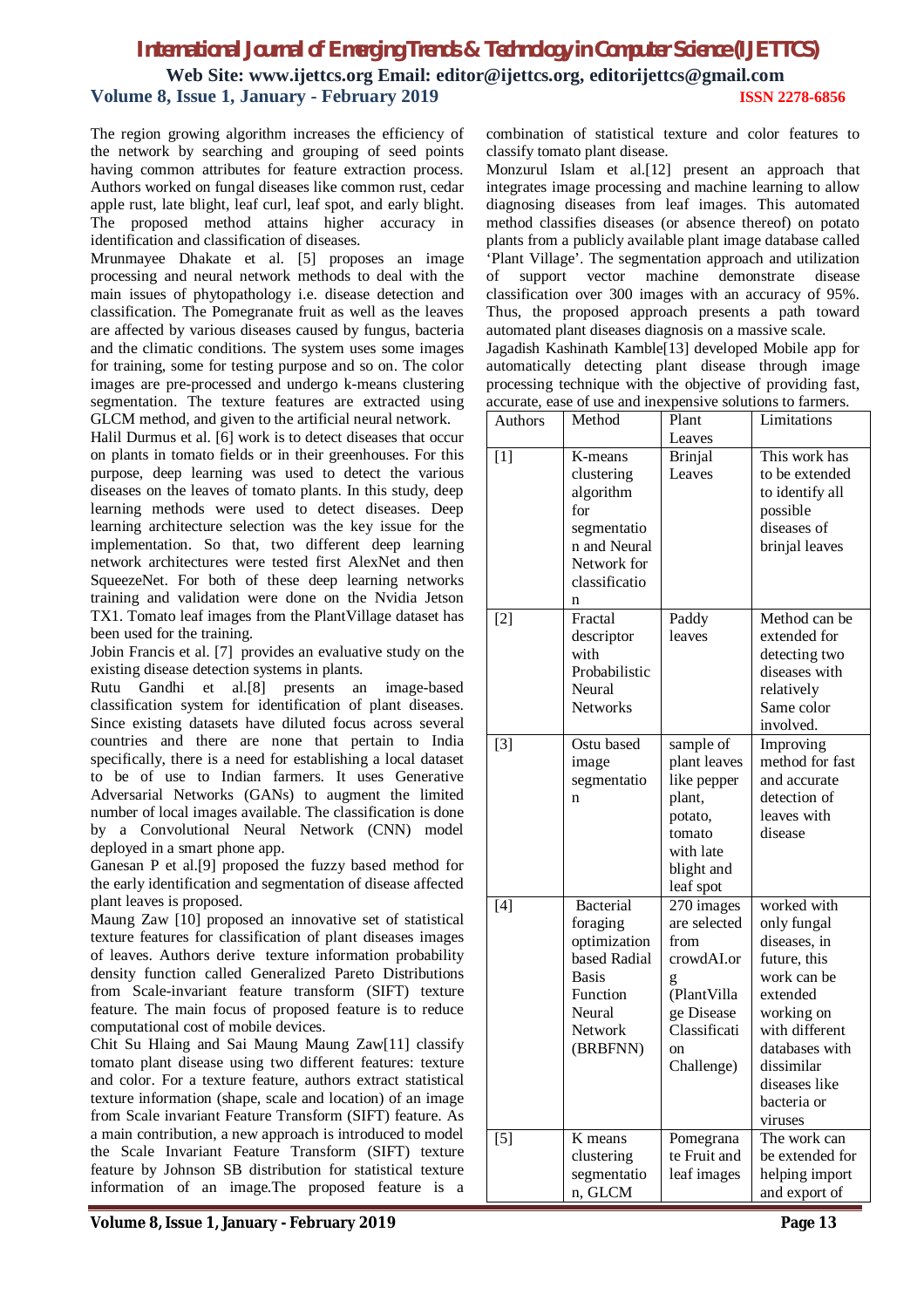# *International Journal of Emerging Trends & Technology in Computer Science (IJETTCS)*

**Web Site: www.ijettcs.org Email: editor@ijettcs.org, editorijettcs@gmail.com Volume 8, Issue 1, January - February 2019 ISSN 2278-6856**

|       | and Neural  |             | fruits                          |                                                                                                                     |                     |              | improvement                                                 |  |
|-------|-------------|-------------|---------------------------------|---------------------------------------------------------------------------------------------------------------------|---------------------|--------------|-------------------------------------------------------------|--|
|       | Network     |             |                                 | $[10]$                                                                                                              | <b>SIFT</b> texture | The Plant    | the proposed                                                |  |
| [6]   | SqueezeNet: | Tomato      | The work can                    |                                                                                                                     | feature with        | Village      | feature can be                                              |  |
|       | deep        | leaf images | be extended on                  |                                                                                                                     | <b>SVM</b>          | Dataset      | improved by                                                 |  |
|       | learning    |             | leaf extraction                 |                                                                                                                     | classificatio       |              | considering and                                             |  |
|       | with neural |             | from the                        |                                                                                                                     | $\boldsymbol{n}$    |              | cooperation                                                 |  |
|       | network     |             | complex                         |                                                                                                                     |                     |              | with other                                                  |  |
|       |             |             | background to                   |                                                                                                                     |                     |              | image                                                       |  |
|       |             |             | complete the                    |                                                                                                                     |                     |              | processing                                                  |  |
|       |             |             | system.                         |                                                                                                                     |                     |              | methods                                                     |  |
| $[7]$ | Back        | Peeper      | In future the                   | $[11]$                                                                                                              | Statistical         | Tomato       | we need to try                                              |  |
|       | propogation | leaves      | images taken in                 |                                                                                                                     | features with       | plant        | to improve                                                  |  |
|       | Neural      |             | varying lighting                |                                                                                                                     | multiclass          | diseases     | the proposed                                                |  |
|       | Network     |             | condition is                    |                                                                                                                     | <b>SVM</b>          |              | feature by                                                  |  |
|       | with GLCM   |             | taken for the<br>further        |                                                                                                                     |                     |              | considering and                                             |  |
|       |             |             | modification of                 |                                                                                                                     |                     |              | cooperation<br>with                                         |  |
|       |             |             | the algorithm.                  |                                                                                                                     |                     |              | other image                                                 |  |
|       |             |             | Since the shape                 |                                                                                                                     |                     |              | features                                                    |  |
|       |             |             | of the leaf                     | $[12]$                                                                                                              | Ostu                | Potato       | automatically                                               |  |
|       |             |             | determines the                  |                                                                                                                     | segmentatio         | plant leaves | estimating the                                              |  |
|       |             |             | quality as well                 |                                                                                                                     | n, GLCM             |              | severity of the                                             |  |
|       |             |             | as the species of               |                                                                                                                     | feature             |              | detected disease                                            |  |
|       |             |             | a plant by the                  |                                                                                                                     | extraction          |              |                                                             |  |
|       |             |             | shape                           |                                                                                                                     | and SVM             |              |                                                             |  |
|       |             |             | identification                  | $[13]$                                                                                                              | Neural              | Sample leaf  | automatic,                                                  |  |
|       |             |             | the type of the                 |                                                                                                                     | Network             | images       | efficient, fast                                             |  |
|       |             |             | plant also can                  |                                                                                                                     |                     | taken from   | and accurate                                                |  |
|       |             |             | be identified.                  |                                                                                                                     |                     | camera       | system                                                      |  |
| [8]   | Convolution | Sample leaf | Currently, the                  |                                                                                                                     |                     |              | which is use for                                            |  |
|       | al Neural   | images      | model is                        |                                                                                                                     |                     |              | detection of                                                |  |
|       | Network     | taken from  | deployed on the                 |                                                                                                                     |                     |              | disease and                                                 |  |
|       | (CNN)       | camera      | farmer to                       |                                                                                                                     |                     |              | provide the                                                 |  |
|       |             |             | physically                      |                                                                                                                     |                     |              | solutions                                                   |  |
|       |             |             | move through                    |                                                                                                                     |                     |              |                                                             |  |
|       |             |             | pictures. The                   | Future Aspects and Possible Solutions to current                                                                    |                     |              |                                                             |  |
|       |             |             | future scope                    | limitations                                                                                                         |                     |              |                                                             |  |
|       |             |             | could be drones                 | The problem associated with automatic plant disease                                                                 |                     |              |                                                             |  |
|       |             |             | that navigate<br>the field. The | identification using visible range images has received                                                              |                     |              |                                                             |  |
|       |             |             | drone would                     | considerable attention in the last two decades, however the                                                         |                     |              |                                                             |  |
|       |             |             | capture several                 | techniques proposed so far are usually limited in their scope                                                       |                     |              |                                                             |  |
|       |             |             | images and sent                 | and dependent on ideal capture conditions in order to work                                                          |                     |              |                                                             |  |
|       |             |             | back to the                     | properly. This apparent lack of significant advancements<br>may be partially explained by some difficult challenges |                     |              |                                                             |  |
|       |             |             | server on which                 | posed by the subject: presence of complex backgrounds                                                               |                     |              |                                                             |  |
|       |             |             | the                             |                                                                                                                     |                     |              | that cannot be easily separated from the region of interest |  |
|       |             |             | classification                  |                                                                                                                     |                     |              | (usually leaf and stem), boundaries of the symptoms often   |  |
|       |             |             | done.                           |                                                                                                                     |                     |              | are not well defined, uncontrolled capture conditions may   |  |
| [9]   | fuzzy C-    | Sample leaf | the CIELuv                      |                                                                                                                     |                     |              | present characteristics that make the image analysis more   |  |
|       | means       | images      | color space can                 |                                                                                                                     |                     |              | difficult, certain diseases produce symptoms with a wide    |  |
|       | clustering  | taken from  | be replaced by                  |                                                                                                                     |                     |              | range of characteristics, the symptoms produced by          |  |
|       | algorithm   | camera      | the device                      |                                                                                                                     |                     |              | different diseases may be very similar, and they may be     |  |
|       |             |             | independent,                    | present simultaneously.                                                                                             |                     |              |                                                             |  |
|       |             |             | perceptually                    | The use of digital image processing in agriculture                                                                  |                     |              |                                                             |  |
|       |             |             | uniform and                     | is quickly becoming ubiquitous, emulating human                                                                     |                     |              |                                                             |  |
|       |             |             | linear color                    | visual capabilities is a fundamental step towards                                                                   |                     |              |                                                             |  |
|       |             |             | space like                      | the automation of processes. Creating a computer                                                                    |                     |              |                                                             |  |
|       |             |             | CIELAB,                         |                                                                                                                     |                     |              | vision system to perform disease diagnosis and              |  |
|       |             |             | CIELch or HSI                   | severity measurement is one of the most                                                                             |                     |              |                                                             |  |
|       |             |             | for further                     | challenging tasks currently underway.                                                                               |                     |              |                                                             |  |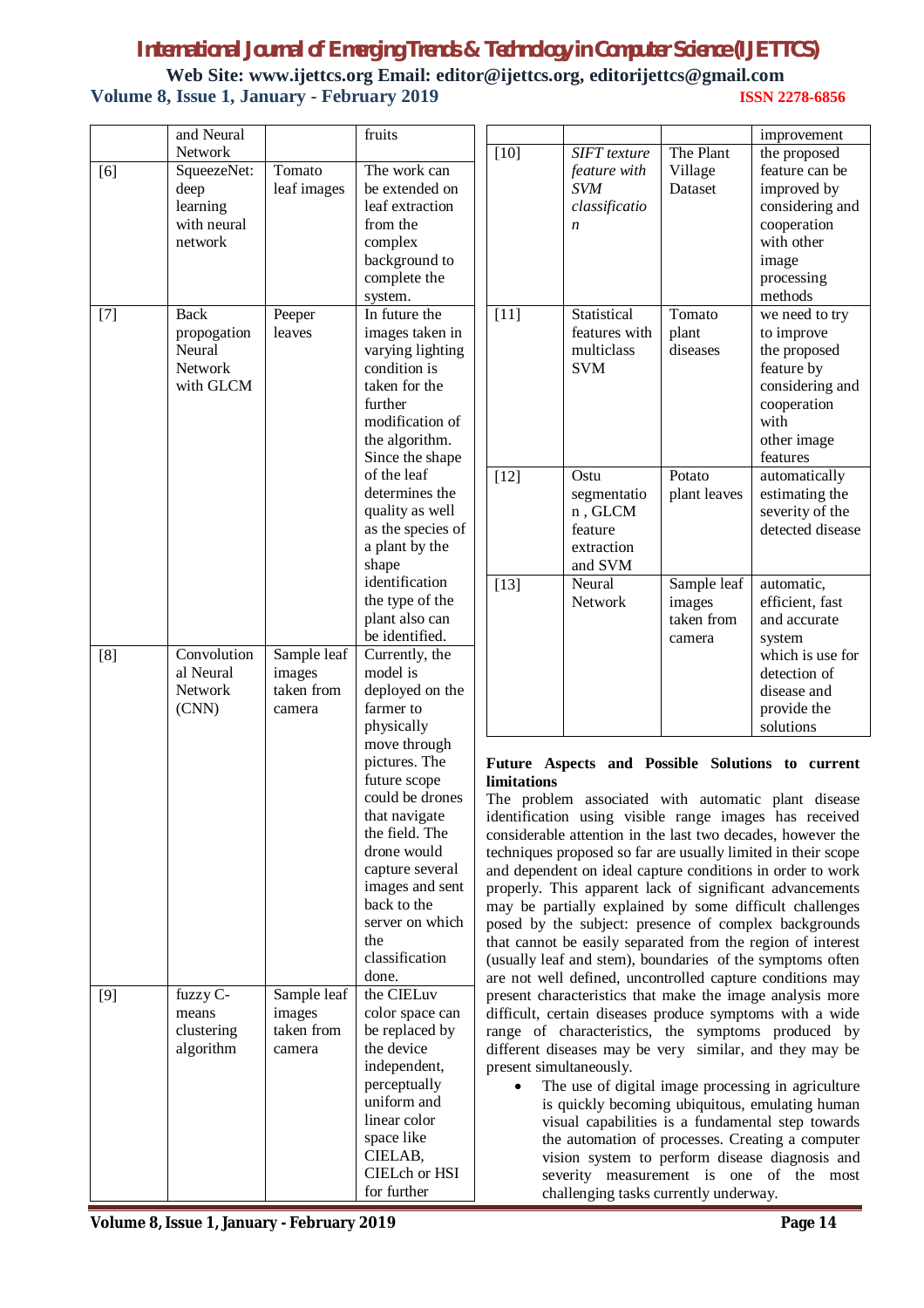# *International Journal of Emerging Trends & Technology in Computer Science (IJETTCS)* **Web Site: www.ijettcs.org Email: editor@ijettcs.org, editorijettcs@gmail.com Volume 8, Issue 1, January - February 2019 ISSN 2278-6856**

- One possible way to overcome some of the limitations that still affect this kind of technology is to place constraints to limit the capture condition variations. An undesirable side effect of this strategy is that the additional effort required to meet those constraints may dissuade many potential users from adopting the technology.
- Even with very tight constraints, many challenges will still remain. Some of the main difficulties can potentially be mitigated with the use of more sophisticated techniques borrowed from the areas of computer vision and machine learning
- The underutilization of tools and the relatively limited participation of the image processing and machine learning communities is probably not due to a lack of interest. The likely explanation is the lack of image databases comprehensive enough to allow the research. The few existing databases are either too limited or not accessible to the scientific community.
- A possible hybrid system would couple an automatic image-based module with an expert system, which is a computer system that emulates the decision-making ability of a human expert. In this case, the automatic module would be responsible for narrowing down the set of possible diseases.
- Finally, it is important to note that many farmers who have no access to plant science specialists can greatly benefit from automated, diagnostic image analysis technology, despite its imperfections

# **3. METHODOLOGY**

There are five main steps used for the detection of plant leaf diseases as shown in figure 2.

# **3.1 Image Acquisition**

In this step, the images of various leaves acquired using a digital camera with required resolution for better quality[3].

#### **3.2 Image Pre-Processing**

In the second step, this image is pre-processed to improve the image data that suppress undesired distortions, enhances some image features important for further processing and analysis task[5]. It includes color space conversion, image enhancement, and image segmentation. The RGB images of leaves are converted into color space representation[3].

#### **3.3 Feature Extraction**

Feature extraction involves reducing the amount of resources required to describe a large set of data[5]. When performing analysis of complex data one of the major problems stems from the number of variables involved[5]. Analysis with a large number of variables generally

requires a large amount of memory and computation power, also it may cause a classification algorithm to over fit to training samples and generalize poorly to new samples [4].



Figure 2: Basic Methodology

#### **3.4 Classifiers**

There are many classifiers can be used for classification of leaf images such as K-nearest neighbor, Artificial neural networks, Support vector machine etc. K-nearest neighbor classifier is used to calculate the minimum distance between the given point and other points to determine the given point belongs to which class. Goal is to computes the distance from the query sample to every training sample and selects the neighbor that is having minimum distance. ANNs are popular machine learning algorithms that are in a wide use in recent years[5]. Multilayer Perception (MLP) is the basic form of ANN that updates the weights through back propagation during the training. Support vector machine (SVM) is a non-linear classifier, and is a newer trend in machine learning algorithm. SVM is popularly used in many pattern recognition problems including texture classification[3].

# **3.5 Results and Probable Solution**

The result and probable solution will be given like the probable matching of leaf disease will be displayed along with possible solution.

# **4. Conclusion**

This paper provides a detailed survey on plant disease classification using methods. First step in all papers to identify in the leaf is done by using image processing technique. Different authors have used different techniques to preprocess the diseased plant images and to extract the features to obtain high accuracy. Classifier are used for the accurate classification of the diseases which will help the farmers to reduce the pesticide usage as well as to increase the crop yield